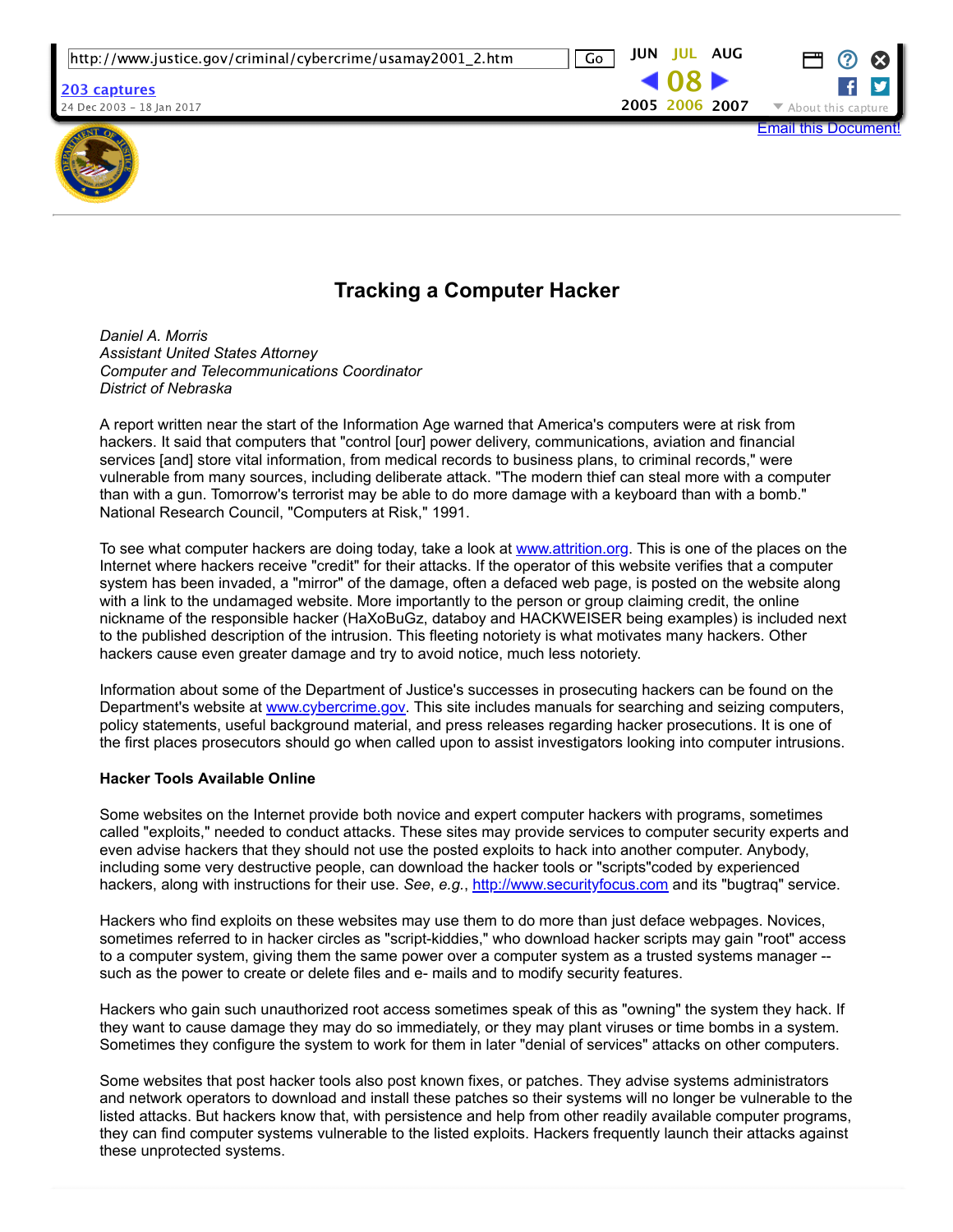| http://www.justice.gov/criminal/cybercrime/usamay2001_2.htm | JUN<br>JUL AUG<br>Go  |                                          |
|-------------------------------------------------------------|-----------------------|------------------------------------------|
| 203 captures                                                | $-08$                 |                                          |
| 24 Dec 2003 – 18 Ian 2017                                   | <b>2005 2006 2007</b> | $\blacktriangleright$ About this capture |
|                                                             |                       |                                          |

#### **Protected Computers**

Federal law enforcement officers may be called in to track a hacker if the hacker gains unauthorized access to a Federal Government computer or to a computer system protected by federal law. Protected computers are any computer used in interstate or foreign commerce or communications, which includes any computer connected to the Internet. 18 U.S.C. § 1030(e)(2)(B).

Tracking a hacker may call for a combination of Internet research skills, subpoenas, court orders, search warrants, electronic surveillance and traditional investigative techniques. At least one Assistant United States Attorney (AUSA) in every district has been trained as a Computer and Telecommunications Coordinator (CTC) to assist law enforcement officers and other AUSAs in this effort. CTCs can obtain guidance from attorneys in the Department of Justice's Computer Crimes and Intellectual Property Section (CCIPS)(pronounced See-sips). CCIPS attorneys deal with these issues daily.

#### **Clues of a Cybercrime**

Clues to the identity of a hacker often exist in cyberspace and in the real world if the investigator knows where to look.

Computer systems of interest to hackers usually keep track of all authorized and unauthorized access attempts. Records, called computer logs, provide useful and often critical clues that a trained agent or computer specialist can use as the starting point to trace the route taken from computer to computer through the worldwide web, to discover the one computer out of the millions in the world from which an intrusion was conducted.

All computers using the Internet are assigned a different numeric Internet Protocol (IP) address while online, similar to country, city, street, and number addresses for houses. Unless the hacker alters the victim's logs once he or she gains unauthorized access, the victim's logs should list the precise computer address from which unauthorized access was gained. That address may not be the hacker's own computer, but instead another computer that the hacker has hijacked or an account that he owns on a third party's computer, as discussed in more detail below.

Lookup tools are available online to identify the owner of the network through which an attack was launched. To see how this works, see [www.arin.net](https://web.archive.org/web/20060708160904/http://www.cybercrime.gov/cgi-bin/outside.cgi?http://www.arin.net), operated by the American Registry of Internet Numbers.

#### **Obstacles to Identifying the Hacker**

Because of the make-up of the Internet, it is sometimes difficult for law enforcement officers to discover the identity of a hacker.

1. A hacker might hide or "spoof" his Internet Protocol (IP) address, or might intentionally bounce his communications through many intermediate computers scattered throughout the world before arriving at a target computer. The investigator must then identify all the bounce points to find the location of the hacker, but usually can only trace the hacker back one bounce point at a time. Subpoenas and court orders to each bounce point may be necessary to identify the hacker.

2. Some victims don't keep logs or don't discover a hacker's activities until it is too late to obtain records from the hacker's Internet Service Provider (ISP). A victim who has no record of the IP address of the computer from which unauthorized access was gained limits law enforcement officers to traditional investigative techniques, which alone may be inadequate to identify the hacker.

3. Some ISP's don't keep records or don't keep them long enough to be of help to law enforcement officers. As explained below, when the investigator determines the identity of an ISP from which records will be needed, the prosecutor should send a retention letter under 18 U.S.C. § 2703(f) requiring the ISP to preserve the records while a court order or other process is being obtained.

4. Some computer hackers alter the logs upon gaining unauthorized access, thereby hiding the evidence of their crimes.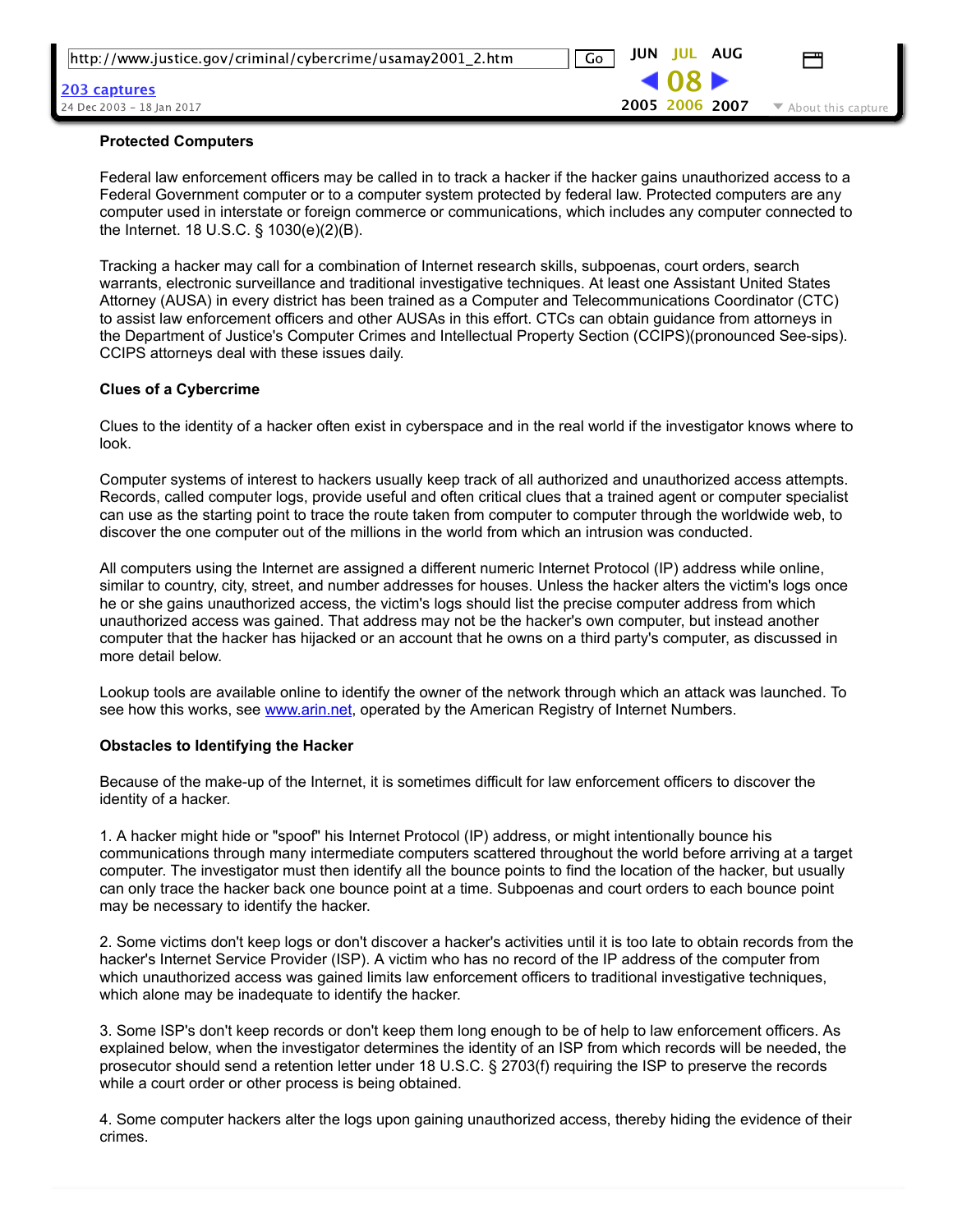| Flashnants Association (Belisan Ast                         |                   |                                          |
|-------------------------------------------------------------|-------------------|------------------------------------------|
| 24 Dec 2003 – 18 Ian 2017                                   | 2005 2006 2007    | $\blacktriangleright$ About this capture |
| <u> 203 captures</u>                                        | $-08$             |                                          |
| http://www.justice.gov/criminal/cybercrime/usamay2001_2.htm | JUN JUL AUG<br>Go |                                          |

#### **Electronic Communications Privacy Act**

Some of the information investigators need to track a hacker might be readily available to the general public on the Internet. No special restrictions apply to an investigator's access to and use of such information -- in the same way that information available in a public library can be used by investigators without special authorization. Common search engines such as [www.dogpile.com,](https://web.archive.org/web/20060708160904/http://www.cybercrime.gov/cgi-bin/outside.cgi?http://www.dogpile.com) [www.lycos.com,](https://web.archive.org/web/20060708160904/http://www.cybercrime.gov/cgi-bin/outside.cgi?http://www.lycos.com/) [www.excite.com](https://web.archive.org/web/20060708160904/http://www.cybercrime.gov/cgi-bin/outside.cgi?http://www.excite.com), or [www.netscape.com](https://web.archive.org/web/20060708160904/http://www.cybercrime.gov/cgi-bin/outside.cgi?http://www.netscape.com) may be used to find information about a username or nickname of the person or group claiming credit for a computer intrusion.

Other information, such as the content of emails, is available to law enforcement officers only if they comply with the provisions of the Electronic Communications Privacy Act (ECPA), 18 U.S.C. §§ 2701-11. ECPA creates statutory rights for customers and subscribers of computer network service providers. The details of this Act are beyond the scope of this article, but an excellent guide to the Act is provided by CCIPS in print and on its webpage. See [Computer Crime and Intellectual Property Section, Department of Justice, Prosecuting](https://web.archive.org/web/20060708160904/http://www.cybercrime.gov/) **Intellectual Property Crimes Manual.** 

Section 2703 of ECPA provides investigators with five mechanisms for compelling an Internet Service Provider to disclose information that might be useful in an investigation of a hacker.

The mechanisms, in ascending order of the threshold showing required, are described below:

1. Subpoenas can be used by an investigator to obtain basic subscriber information from an Internet Service Provider, including "the name, address, local and long distance telephone toll billing records, telephone number or other subscriber number or identity, and length of service of a subscriber to or customer of such service and the types of service the subscriber or customer utilized." 18 U.S.C. § 2703(c)(1)(C).

2. Subpoenas also can be used to obtain opened e-mails, but only under certain conditions relating to notice to the subscriber. See 18 U.S.C. § 2703(b)(1)(B). Notice may be delayed under Section 2705 for successive 90 day periods. Subpoenas may be issued for e-mails that have been opened, but a search warrant is generally needed for unopened e-mails.

3. Court orders under 18 U.S.C. § 2703(d) can be obtained by investigators for account logs and transactional records. Such orders are available if the agent can provide "articulable facts showing that there are reasonable grounds to believe that the contents of a wire or electronic communication, or the records or other information sought, are relevant and material to an ongoing criminal investigation." *Id.*

The government must offer facts, rather than conclusory statements, in an application for a 2703(d) order. A one to three-page factual summary usually is sufficient for this purpose. The standard for issuing such an order is not as high as for a search warrant.

4. Investigators who obtain a court order under 18 U.S.C. § 2703(d) can obtain the full contents of a subscriber's account (except for unopened e- mail stored with an ISP for 180 days or less and voice-mail), if the order complies with a notice provision in the statute. 18 U.S.C. § 2703(b)(1)(B)(ii) and (b)(2). Notice to the subscriber can be delayed for up to ninety days when notice would seriously jeopardize the investigation. 18 U.S.C. § 2705(a).

5. Search warrants obtained under Rule 41 of the Federal Rules of Criminal Procedure or an equivalent state warrant can be used to obtain the full contents of an account, except for voice-mail in electronic storage (which requires a Title III order). The ECPA does not require notification to the subscriber when the government obtains information from a provider using a search warrant.

Warrants for information regarding evidence of a computer intrusion are usually obtained like all other search warrants but are served like subpoenas. That is, the agents serving the warrants on an ISP ordinarily do not search through the providers computers. Instead, they serve the warrants on the provider and the provider produces the material described in it.

#### **Voluntary Disclosures**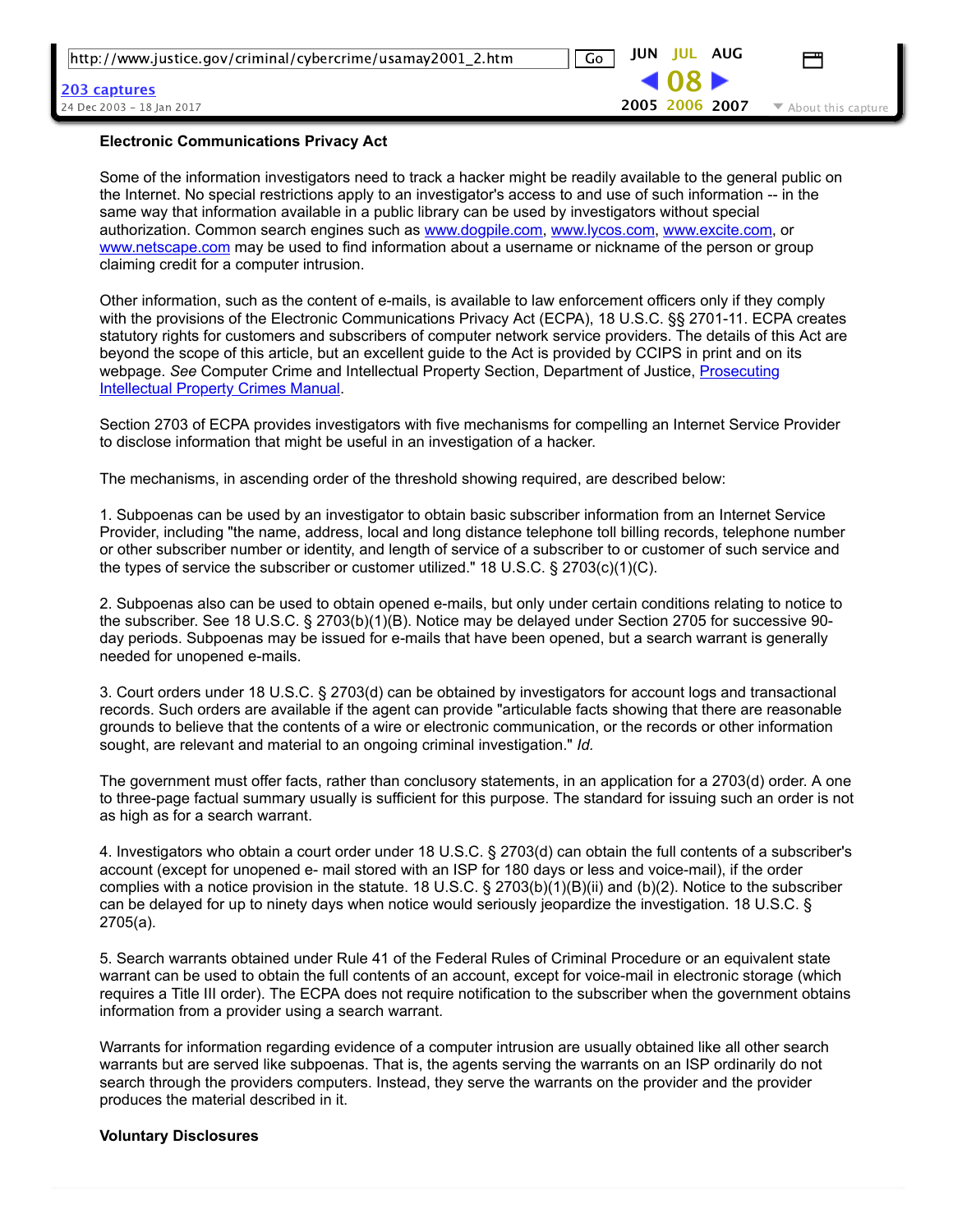| http://www.justice.gov/criminal/cybercrime/usamay2001_2.htm                                               | JUN JUL AUG<br>$\sqrt{G}$           |                                          |  |  |
|-----------------------------------------------------------------------------------------------------------|-------------------------------------|------------------------------------------|--|--|
| <b>203 captures</b>                                                                                       | $\triangleleft$ 08 $\triangleright$ |                                          |  |  |
| 24 Dec 2003 - 18 Ian 2017                                                                                 | 2005 2006 2007                      | $\blacktriangleright$ About this capture |  |  |
| voluntary disclosure by a provider whose services are available to the public is forbidden unless certain |                                     |                                          |  |  |

exceptions apply. These exceptions include disclosures "incident to the rendition of the service or the protection of the rights of property of the provider of the service." 18 U.S.C. § 2702(b)(5). *See* 18 U.S.C. §§ 2702(b)(1)(4),  $(6)(A)-(B)$  for other exceptions.

### **Early Communication with ISPs**

Investigators should contact a network service provider as soon as possible to request that the ISP retain records that may be relevant to an investigation. This is often done through the AUSA who is assisting the agent in the investigation. The AUSA should send a letter to the ISP directing it to freeze stored records, communications, and other evidence pending the issuance of a court order or other process. 18 U.S.C. § 2703(f).

If the investigator wants to be sure the ISP does not disclose that the ISP has been asked for information pursuant to a subpoena, order or warrant, an order not to disclose can be obtained under 18 U.S.C. § 2705(b).

## **Electronic Surveillance**

Investigators tracking down hackers often want to monitor a hacker as he breaks into a victim's computer system. The two basic statutes governing real- time electronic surveillance in other federal criminal investigations also apply in this context.

The first is the wiretap statute, 18 U.S.C. §§ 2510-22, generally known as a Title III order.

The second statute relates to pen registers and trap and trace devices. 18 U.S.C. §§ 312127.

DOJ's manual for obtaining evidence of this type, says "In general, the Pen/Trap statute regulates the collection of addressing information for wire and electronic communications. Title III regulates the collection of actual content for wire and electronic communications." Computer Crime and Intellectual Property Section, Department of Justice, Searching and Seizing Computers and Obtaining Electronic Evidence in Criminal Investigation 71 (2001) *available at* [http://www.cybercrime.gov/searchmanual.pdf](https://web.archive.org/web/20060708160904/http://www.cybercrime.gov/searchmanual.pdf).

A warrant is suggested, at a minimum, when an investigator wants to obtain access to opened voice mail, but the requirements of Title III apply if the investigator wants access to voice mail messages not yet retrieved by a subscriber or customer.

# **Nationwide Scope of Tools Used in Hacker Investigations**

18 U.S.C. § 2703(d) orders are nationwide in scope, as are subpoenas. Other tools used in hacker investigations contain express geographic limitations. Search warrants under Fed.R. Crim.P. 41(a), Title III orders permitting the interception of communications, and 18 U.S.C. § 3123(a) orders authorizing the installation of pen registers and trap and trace devices all apply only within the jurisdiction of the court.

### **Search Warrants**

Search warrants may be obtained to gain access to the premises where the hacker is believed to have evidence of the crime. Such evidence would include the computer used to commit the crime, as well as the software used to gain unauthorized access and other evidence of the crime. Suggested language for a search warrant for evidence of this type is available in the online manual prepared by CCIPS.

### **Analyzing Evidence from a Hacker's Computer**

A seized computer may be examined by a forensic computer examiner to determine what evidence of the crime exists on the computer. The court order should specifically authorize this search. Many federal agencies have trained personnel on staff who are able to prepare a mirror image of everything in the memory of a seized computer -- often including the memory of things the computer owner thought had been erased. The computer examiner will prepare a detailed report regarding the information on the computer and should be able to testify as an expert at trial.

### **The Use of Traditional Investigative Techniques**